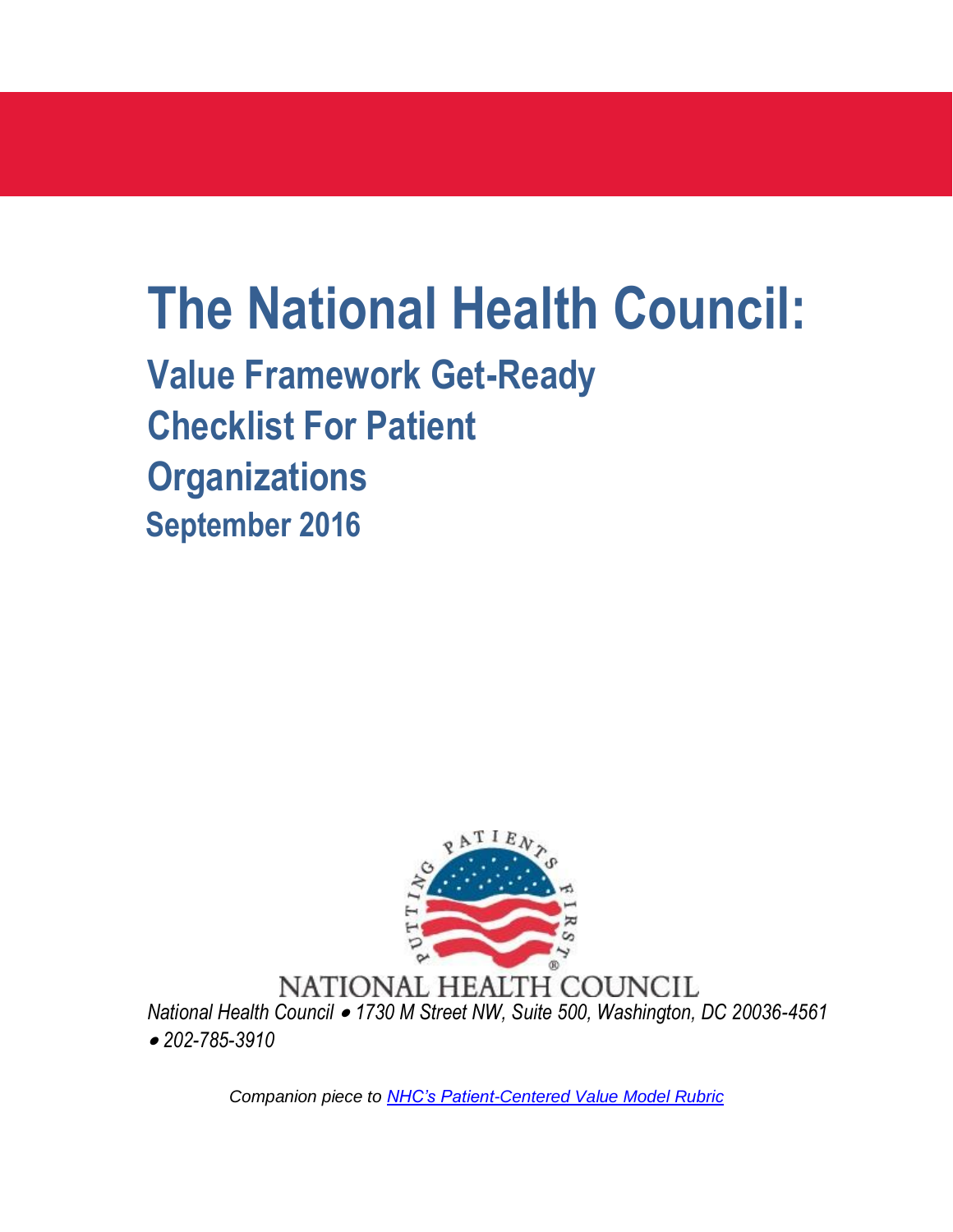| $\mathbf{1}$   | <b>Overview: What is Happening in Value and What do Patient</b>                                        |
|----------------|--------------------------------------------------------------------------------------------------------|
| $\overline{2}$ | <b>Groups Need to Know?</b>                                                                            |
| 3              |                                                                                                        |
| 4              | The Issue                                                                                              |
| 5              | The U.S. health care system is undergoing a transformation in how it delivers and pays for care. As    |
| 6              | traditional fee-for- service payments give way to value-based payment arrangements, understanding      |
| $\overline{7}$ | the "value" of health care treatments has become a national priority. Value frameworks and various     |
| 8              | models have emerged as tools to help stakeholders assess new treatments. But, the utility and role of  |
| 9              | these new tools are being debated.                                                                     |
| 10             |                                                                                                        |
| 11             | What are value frameworks?                                                                             |
| 12             | Value frameworks are tools and approaches that seek to compare and quantify the positives,             |
| 13             | negatives, and costs for one or more treatments to assess which seems to be the best choice.           |
| 14             | Framework developers generally try to do this in a data-driven, scientifically credible fashion.       |
| 15             |                                                                                                        |
| 16             | An important component of many value frameworks is often a supporting economic model (e.g.,            |
| 17             | cost-effectiveness or budget impact). These models typically use complex mathematical equations to     |
| 18             | rate options under specifically outlined circumstances. Economic models like these are usually         |
| 19             | developed and used by payers and the biopharmaceutical industry. Payers may use models to help         |
| 20             | them determine which treatments and services should be covered by their plans. An example is the       |
| 21             | UK government's National Institute for Health and Care Excellence (NICE). Industry may use models      |
| 22             | to try to demonstrate the value of new products to payers. Some of these models are published in       |
| 23             | journals or included in information companies provide to health plans (e.g., models are referenced in  |
| 24             | the Academy of Managed Care Pharmacy (AMCP) format). So, past models have mostly come from             |
| 25             | the private sector.                                                                                    |
| 26             |                                                                                                        |
| 27             | What has drawn attention to value frameworks?                                                          |
| 28             | Recently, third-party organizations have released value frameworks and supporting models, gaining      |
| 29             | significant attention. In 2015, four organizations - the American Society of Clinical Oncology (ASCO), |
| 30             | the Institute for Clinical and Economic Review (ICER), the National Comprehensive Cancer Network       |
| 31             | (NCCN), and Memorial Sloan Kettering Cancer Center (MSK)                                               |
| 32             | - released value frameworks described as intending to support physicians and/or payers in              |
| 33             | assessing treatment value. While each addresses different questions using different methods, they      |
| 34             | are essentially intended to help determine if a treatment is "worth it" to a user. The frameworks      |
| 35             | have focused on drug treatments but can be used to evaluate other health care interventions given      |
| 36             | heightened focus on all costs.                                                                         |
| 37             |                                                                                                        |
| 38             | What are the controversies regarding frameworks?                                                       |
| 39             | Framework developers have been taking different approaches to their assessments. Stakeholders -        |
| 40             | including the National Health Council - have voiced important concerns with the frameworks released    |
| 41             | last year. They include but are not limited to: Lack of apparent patient engagement, methods or data   |
| 42             | issues, how frameworks might be used in decisions, impact on patient access, or insufficient testing   |
| 43             | with users when intended as patient-doctor shared-decision making tools, sources of data on costs or   |
| 44             | including only short-terms costs.                                                                      |
| 45             |                                                                                                        |

## **Value frameworks can be useful tools, but only with patient involvement!**

Value frameworks and supporting models can help advance the national dialogue on value in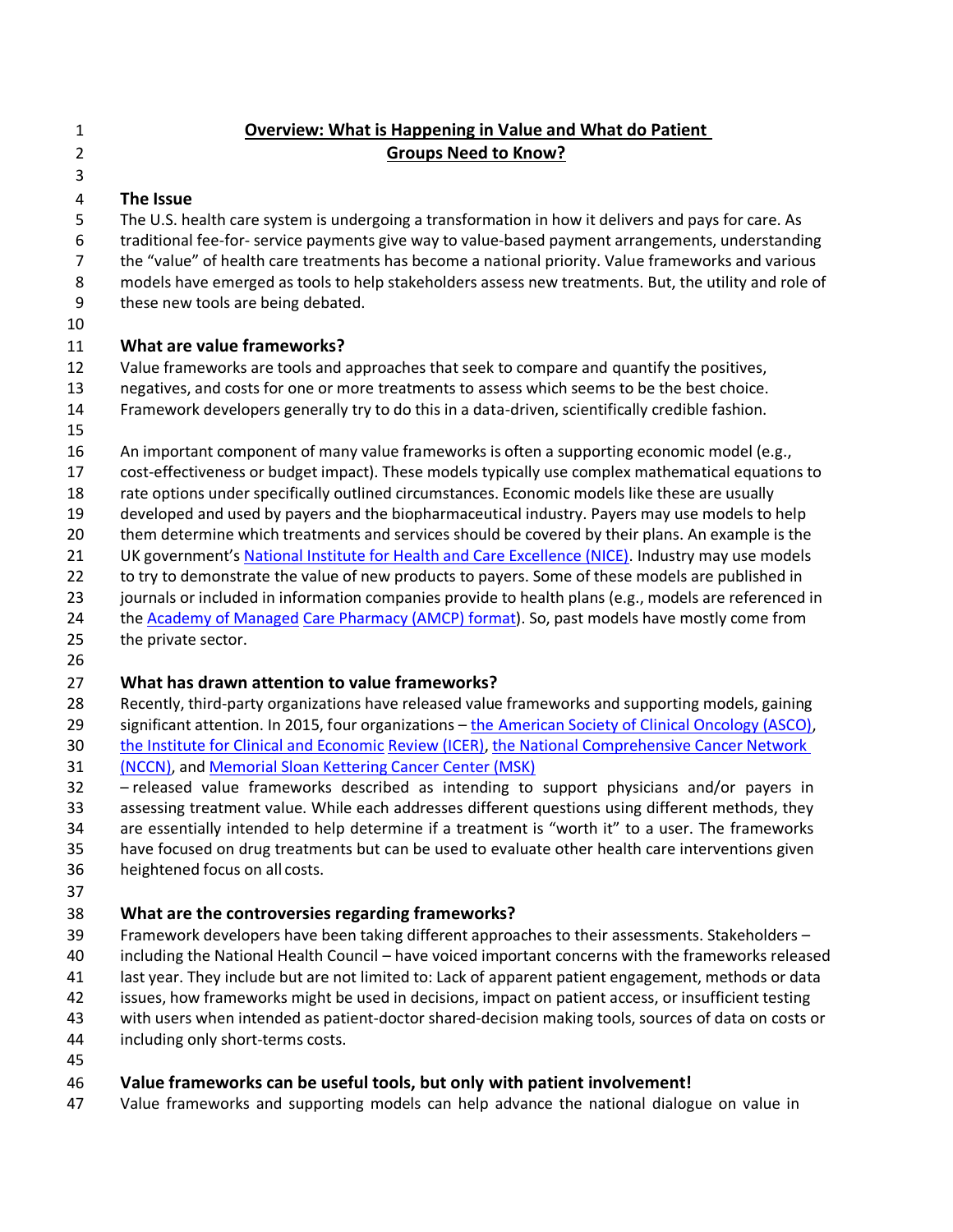- health care, but only if they incorporate the patient voice throughout. Developers are working to
- improve how they gather and use patient inputs in their value frameworks.
- 

#### **Why the Get-Ready Checklist?**

- This Checklist is intended to help patients and patient advocacy groups become more engaged in
- discussions on value, and with value framework developers regarding the ways in which they can
- better consider the patient perspective. Not all patient groups will need to activate immediately. But,
- for those learning that value frameworks are planned for the disease and treatments they care about,
- the Checklist serves as a guide to begin their education and activation.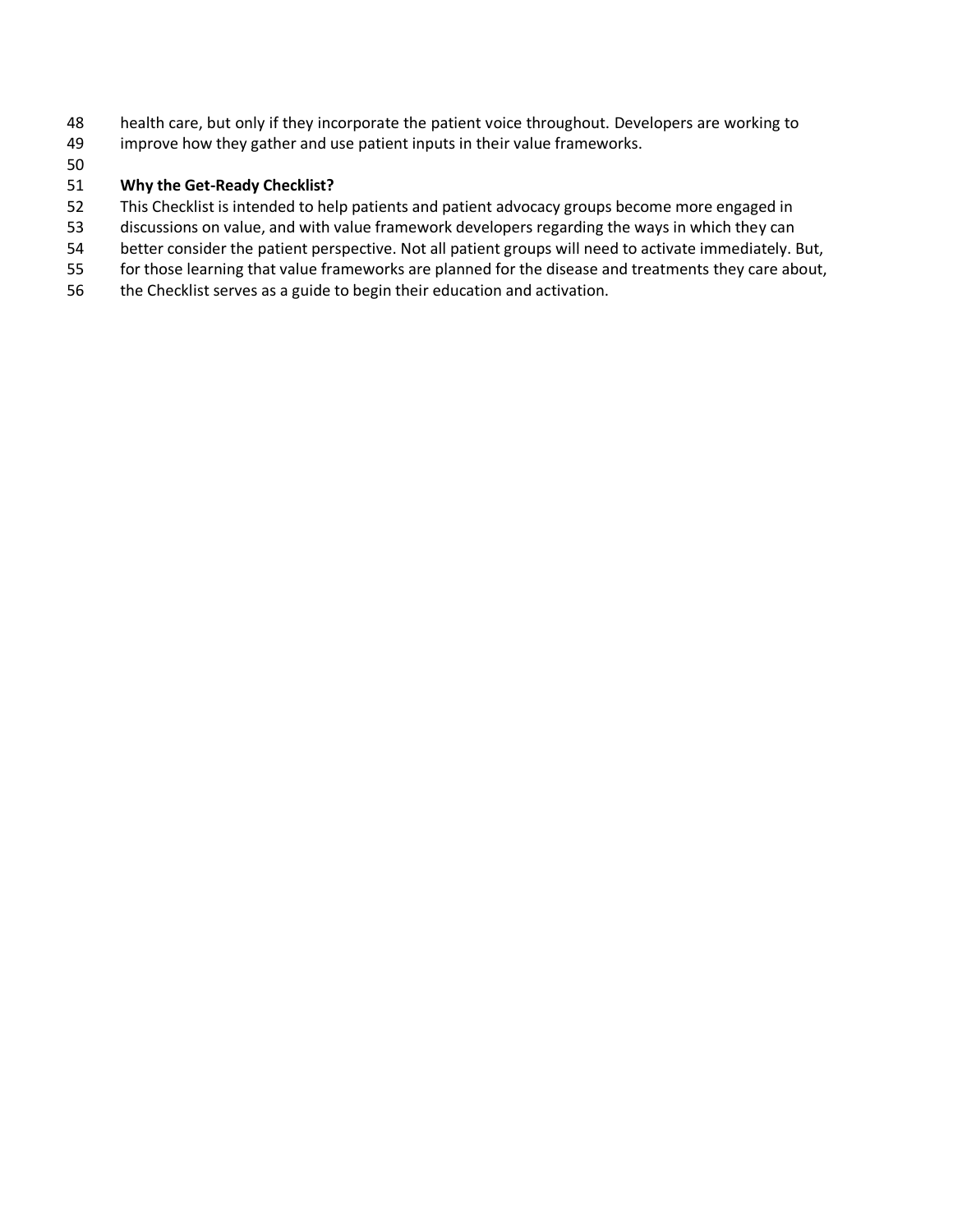| 57       | <b>The National Health Council</b>                                                                                                                                                                            |
|----------|---------------------------------------------------------------------------------------------------------------------------------------------------------------------------------------------------------------|
| 58       | <b>Value Framework Get Ready</b>                                                                                                                                                                              |
| 59       | <b>Checklist for Patient</b>                                                                                                                                                                                  |
| 60       | <b>Organizations</b>                                                                                                                                                                                          |
| 61       |                                                                                                                                                                                                               |
| 62       | <b>Value As The Focus</b>                                                                                                                                                                                     |
| 63       | The U.S. health care system is undergoing a transformation in the way it delivers and pays for care.                                                                                                          |
| 64       | As the traditional fee-for-service payment system gives way to more value-based payment                                                                                                                       |
| 65       | arrangements, understanding and defining the value of health care treatments and interventions has                                                                                                            |
| 66       | become a national priority.                                                                                                                                                                                   |
| 67       |                                                                                                                                                                                                               |
| 68       | Value frameworks have emerged as the latest tool to help health care stakeholders assess the value                                                                                                            |
| 69<br>70 | of new treatments. In 2015, four organizations - the American Society of Clinical Oncology (ASCO),                                                                                                            |
| 71       | the Institute for Clinical and Economic Review (ICER), the National Comprehensive Cancer Network<br>(NCCN), and Memorial Sloan Kettering Cancer Center-released frameworks that developers have               |
| 72       | described as intended to support physicians and/or payers in evaluating the value of treatments, as                                                                                                           |
| 73       | defined by their effectiveness and cost.                                                                                                                                                                      |
| 74       |                                                                                                                                                                                                               |
| 75       | Patient perspectives on value can differ significantly from that of physicians and payers, often                                                                                                              |
| 76       | integrating considerations beyond clinical outcomes and cost, such as a treatment's ability to help                                                                                                           |
| 77       | patients achieve personal goals. <sup>1</sup> To have true utility, value frameworks must incorporate these other                                                                                             |
| 78       | value-influencing factors. The only way to achieve this is by having robust processes in place to                                                                                                             |
| 79       | incorporate the patient voice. Such action is particularly important if physicians and payers look to                                                                                                         |
| 80       | these tools to inform shared decision making and decisions that can affect the treatment options                                                                                                              |
| 81       | available to a patient.                                                                                                                                                                                       |
| 82<br>83 |                                                                                                                                                                                                               |
| 84       | The patient community must be involved in defining value as the end recipient of care. Patients, like<br>other stakeholders, are eager to take part in the value discussion because the cost of and access to |
| 85       | drugs have direct impact on their health and well being. Yet, it is not apparent that individual patients                                                                                                     |
| 86       | or patient organizations have been engaged throughout the creation of these frameworks or                                                                                                                     |
| 87       | contributed to their development from conception.                                                                                                                                                             |
| 88       |                                                                                                                                                                                                               |
| 89       | The National Health Council (NHC) has developed the Value Framework Get-Ready Checklist to help                                                                                                               |
| 90       | guide patient organizations as they prepare to engage with other stakeholders in the development,                                                                                                             |
| 91       | implementation, and assessment of value frameworks and supporting models. This Get-Ready                                                                                                                      |
| 92       | Checklist has been created as a step-by-step guide for your organization on how to prepare to engage                                                                                                          |
| 93       | in this important process.                                                                                                                                                                                    |
| 94       |                                                                                                                                                                                                               |
| 95<br>96 |                                                                                                                                                                                                               |
| 97       |                                                                                                                                                                                                               |
| 98       | <sup>1</sup> Fowler FJ Jr, Levin CA, Sepucha KR. Informing and involving patients to improve the quality of medical                                                                                           |

decisions. *Health Affairs (Millwood)*, 2011; 30: 699–706.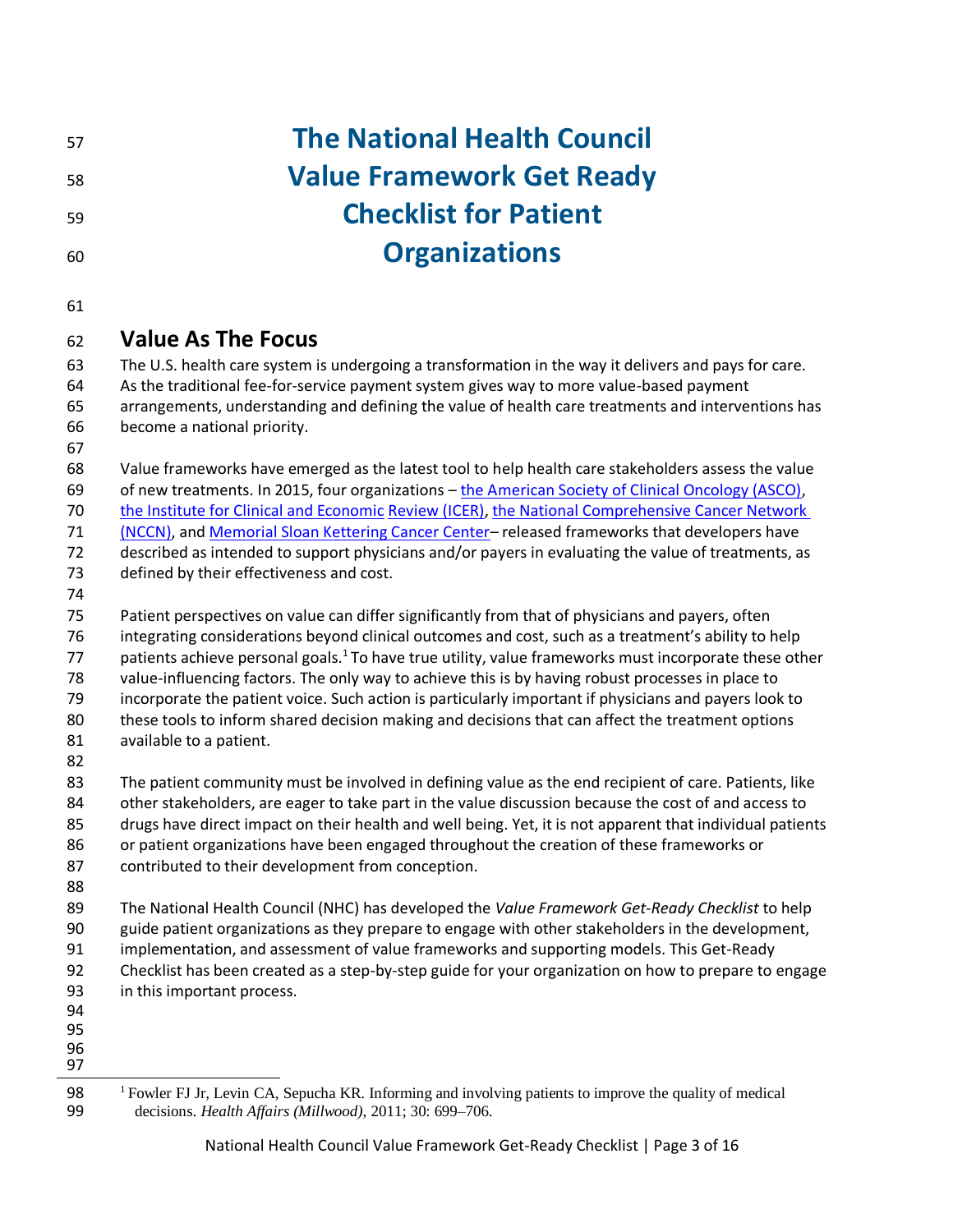

#### 

- The figure above depicts the process of incorporating data into a value framework and using that
- framework to produce recommendations that potentially feed into decision-making, and how patient-
- provided information can contribute.
- Evidence is gathered and incorporated into the framework, which tries to capture what is known
- about the benefits, risks, and costs related to the treatment and care. The framework is used to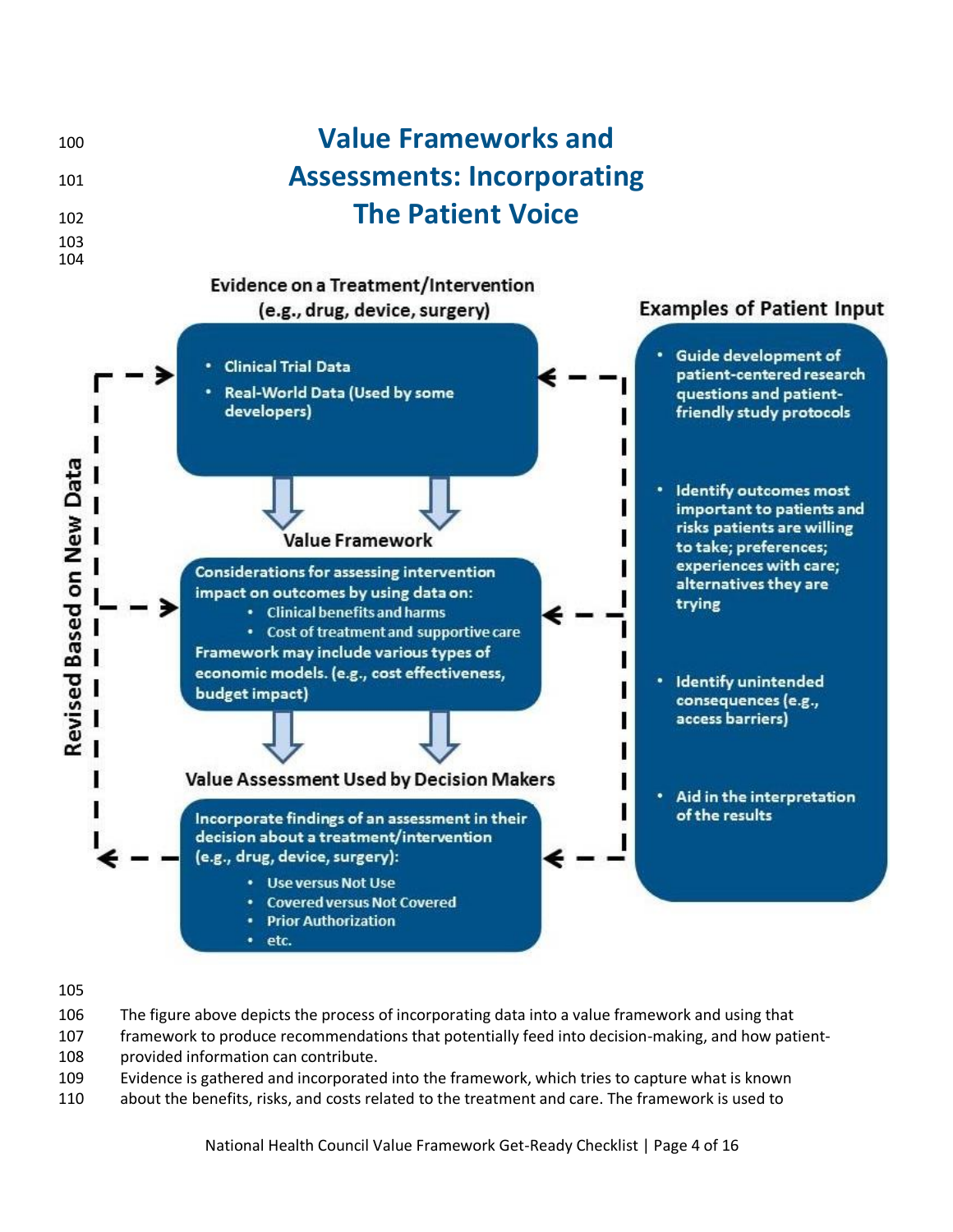- produce an assessment. The findings of that assessment can be incorporated by decision makers such
- as payers, providers, and patients. The assessment does not drive the decision but is incorporated
- into the decision making process. Patients should have a role in contributing input throughout.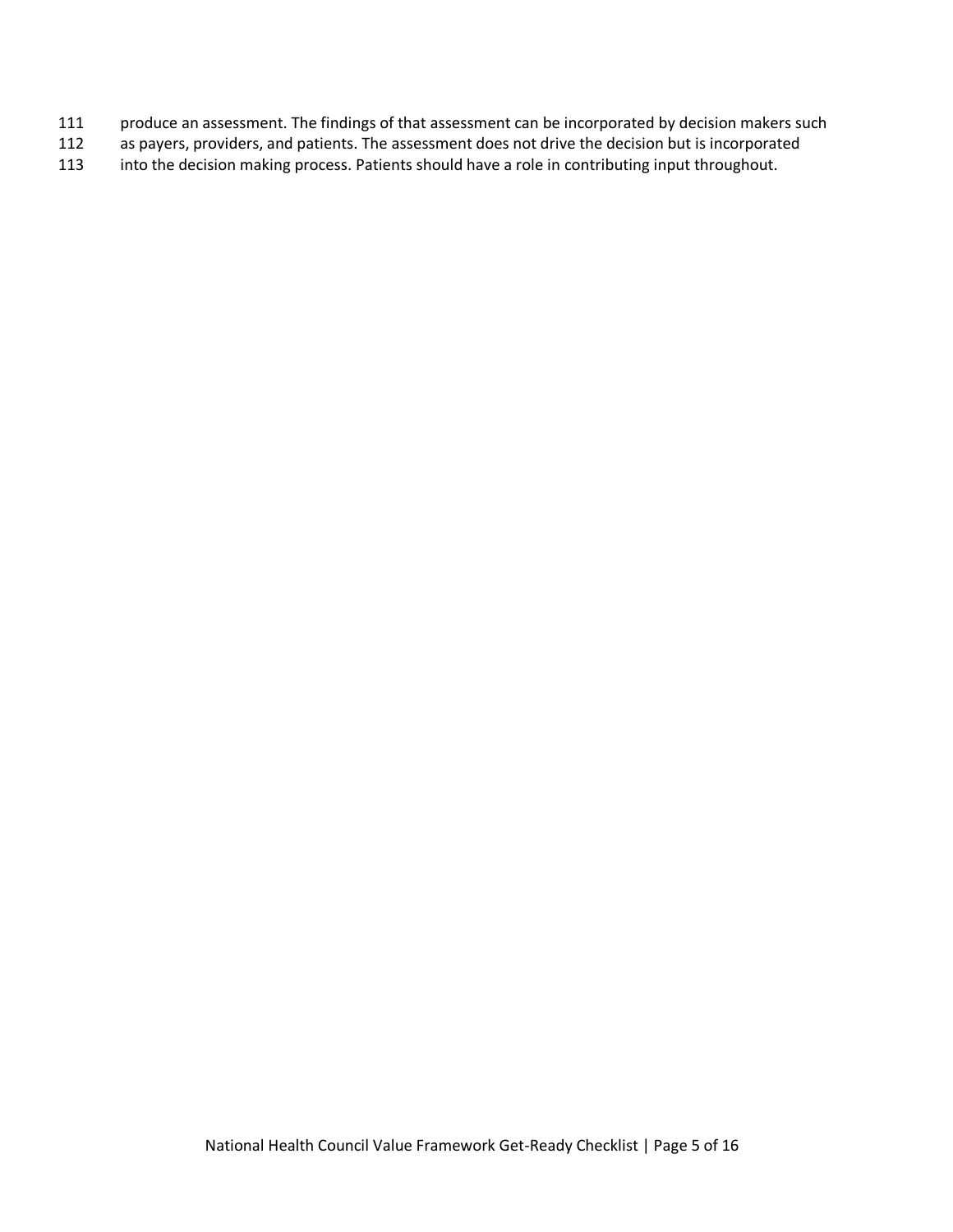## **Instructions for Using This Checklist**

- The Get-Ready Checklist is intended to be used as a tool by patient groups. It can assist an organization in actively planning, preparing for engagement, and collaborating in the value debate. With this tool, patient groups will be better able to prepare to help developers incorporate the patient perspective in a meaningful way in the development, dissemination, and use of value frameworks and assessments. This tool can be used by your staff, or an organization's committee responsible for monitoring and engaging with framework developers. To get the most from this Checklist, we recommend that you review the entire document and each section and questions in the checklist before beginning the specific tasks. Understanding what needs to be done from the start will make your collaborations with all applicable members, partners, developers, stakeholders, and experts easier throughout the Checklist process. **Suggestions Before You Begin** For each activity:
- 132 Take notes in a separate document.
- 133 Plan for the time you will need to dedicate for each task.
- 134 When you have completed the task, check the corresponding box.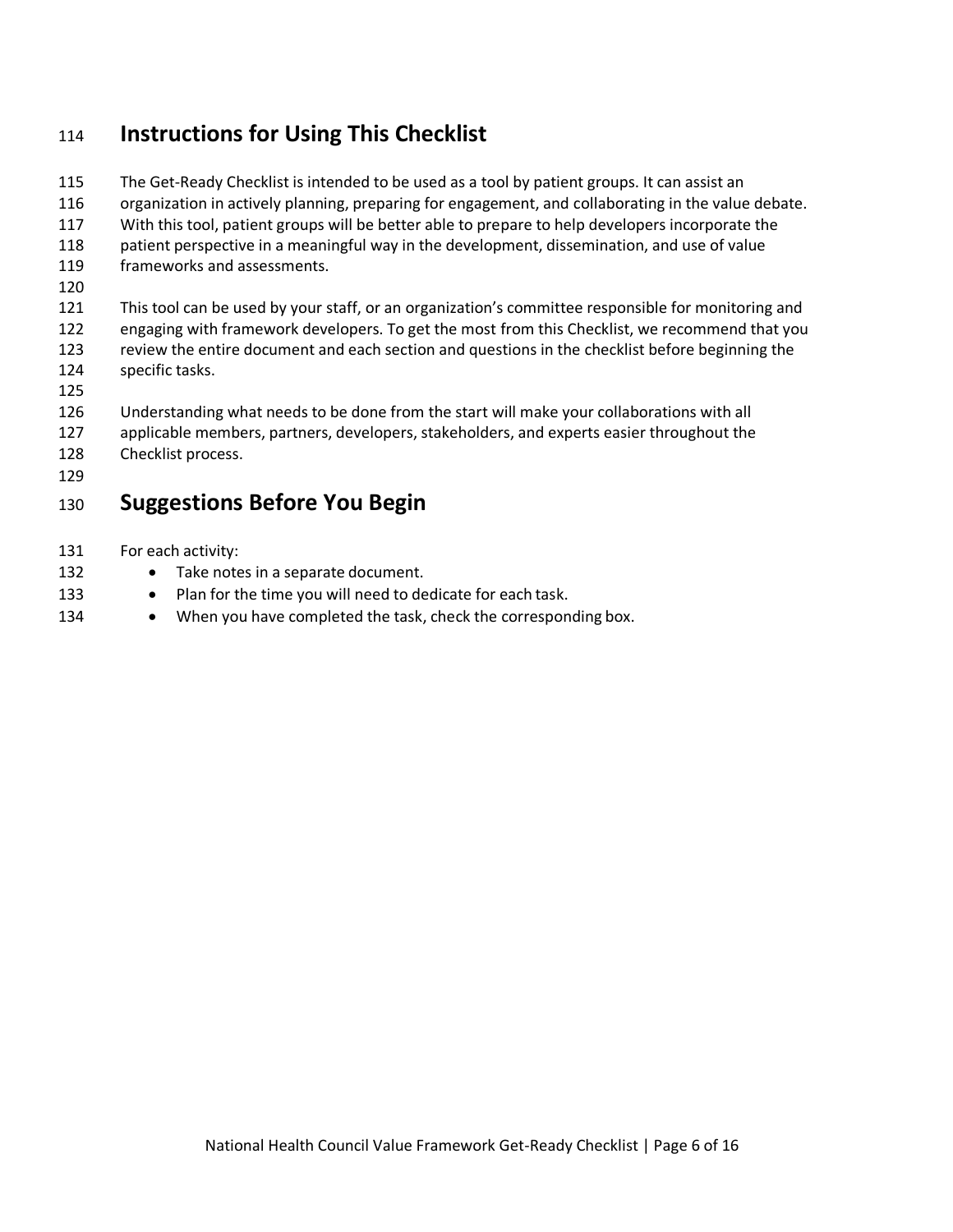### <sup>136</sup> **NHC Value Framework Get-Ready Checklist**

## **Get-Ready Activity** *CONSIDERATION ACTIVITY CONSIDERATION ACTIVITY*

#### **Step 1. Advance Preparation – As Early as Possible**

Know which organizations are developing a framework for your disease of interest (or similar diseases); it will help you to be better prepared. These organizations should come to regard you as a partner in this process, but some may still need to be convinced of the value of your input. Being prepared in advance will help you demonstrate that value. The steps below help you to begin to prepare.

#### **A. Search: Who are the framework developers working in your area of interest?**

- o Find the organizations known for developing frameworks. Right now, those organizations include ICER, ASCO, NCCN, and MSK. They are the most well known and talked about.
- o Network with other patient organizations and relevant health professional associations to learn from their past experiences with developers and to find out if new framework-development organizations are appearing on the scene.
- $\circ$  Some health insurance plans and pharmaceutical companies also develop economic models. Find out about them in the published literature, in the press, or through conversations with other patient organizations or organizations representing providers who treat your condition of interest.
- $\circ$  Do your homework to identify and learn about these organizations; gather and share information among patient groups as you learn more.
- o Look at developers' websites. Is your disease or a relevant treatment listed? Has the organization developed a framework or model in the past that is relevant to your area of interest? Is it going to update that work? Is it planning to develop a new framework or model?
- $\circ$  Sign up to receive alerts and newsletters so you know what work is planned for the future. Some organizations put out lists of projected topics for the coming year.

**B. Assess: Understand the processes of each framework-development organization working in your area of interest.**

- $\circ$  Does this organization's existing process already seek patient input? Are there clear opportunities for engagement? Look for policies, calls for comment, and calls for nominations. You don't have to be limited to just those opportunities, but you should be aware of what they are.
- o What does their announced or typical timeline look like? Are your opportunities to engage clearly outlined? Track those dates and prepare for them. If no dates are published, use the schedule of released frameworks to help you develop a work plan for meeting deadlines.

o Who is the target audience for their frameworks? Payers? Physicians? This is often stated outright. Knowing this can help you to understand and, if necessary, refute approaches used or assumptions made.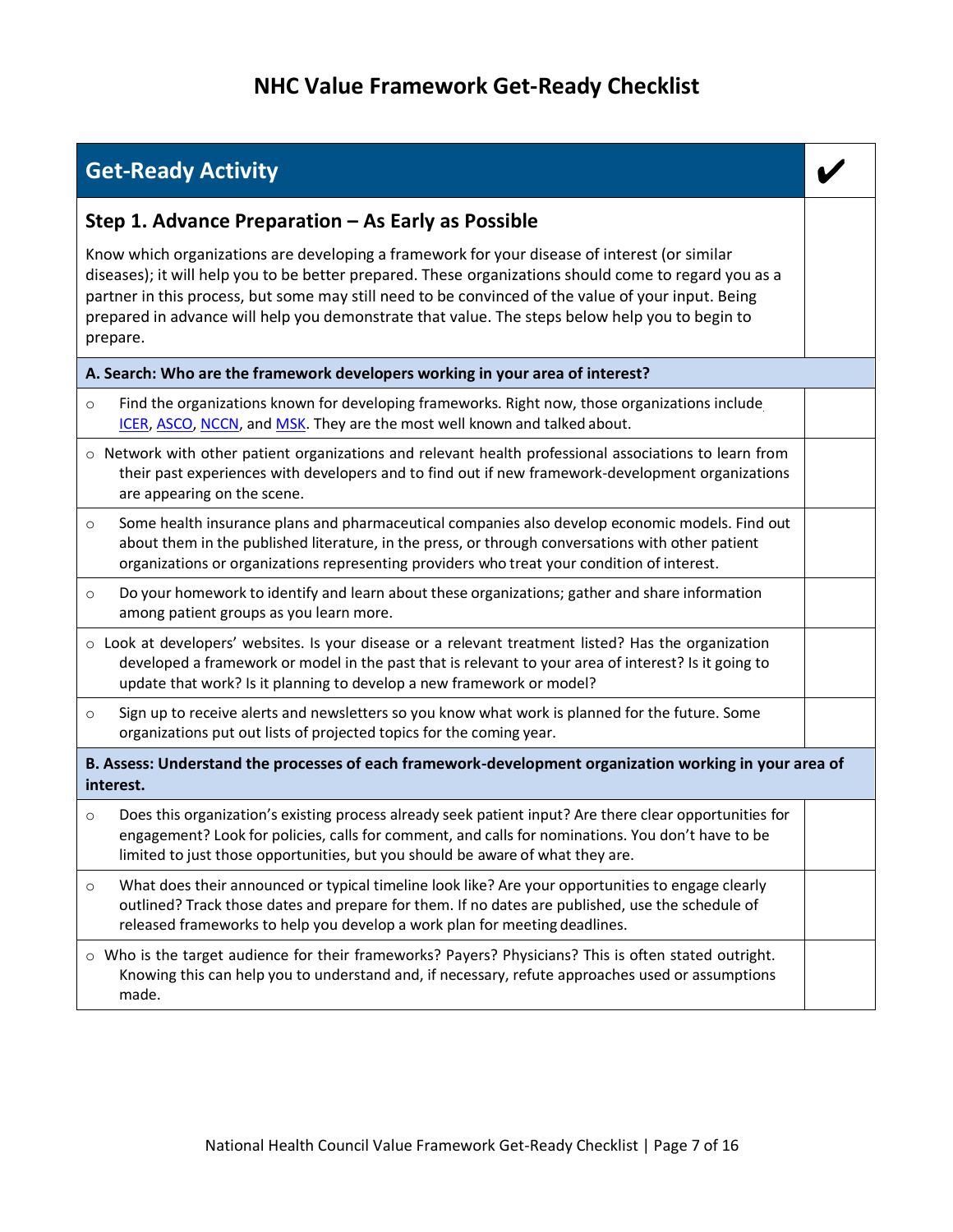| $\circ$                                                                                                                                                    | How can you help the developers make their work more patient centered? What can you provide?<br>Make a clear list of what you have to offer. See Appendix II for suggestions.                                                                                                                                                                                                                                                                                                                                                                                                                                                   |  |
|------------------------------------------------------------------------------------------------------------------------------------------------------------|---------------------------------------------------------------------------------------------------------------------------------------------------------------------------------------------------------------------------------------------------------------------------------------------------------------------------------------------------------------------------------------------------------------------------------------------------------------------------------------------------------------------------------------------------------------------------------------------------------------------------------|--|
| $\circ$                                                                                                                                                    | Find a point of contact at the organization for future communications. Reach out as soon as you can<br>to voice your eagerness for involvement. But, don't reach out to that person until you are adequately<br>prepared for the conversation and know what the objective is for your outreach.                                                                                                                                                                                                                                                                                                                                 |  |
|                                                                                                                                                            | C. Learn: Familiarize yourself with the developer's website, materials, and past value-related work.                                                                                                                                                                                                                                                                                                                                                                                                                                                                                                                            |  |
| $\circ$                                                                                                                                                    | Look for recent publications, press releases, and commentary.                                                                                                                                                                                                                                                                                                                                                                                                                                                                                                                                                                   |  |
| $\circ$                                                                                                                                                    | Review other organizations' publicly available comments submitted to the developer. You can learn<br>from the organization's perspectives and may find them a good resource for information and<br>partners.                                                                                                                                                                                                                                                                                                                                                                                                                    |  |
| $\circ$                                                                                                                                                    | Make preparation calls to development organizations to inquire about their processes, opportunities<br>to engage, and to gain other pertinent information.                                                                                                                                                                                                                                                                                                                                                                                                                                                                      |  |
| $\circ$                                                                                                                                                    | Research external perceptions of the developer through various publicly available resources (e.g.<br>news publications, Facebook, Twitter, etc.)                                                                                                                                                                                                                                                                                                                                                                                                                                                                                |  |
| D. Investigate: What is the FDA review timeline for products in your disease area, and how will it impact the<br>timeline for value framework development? |                                                                                                                                                                                                                                                                                                                                                                                                                                                                                                                                                                                                                                 |  |
| $\circ$                                                                                                                                                    |                                                                                                                                                                                                                                                                                                                                                                                                                                                                                                                                                                                                                                 |  |
|                                                                                                                                                            | Is a new treatment for your disease of interest under FDA review? Some model developers focus on<br>new products and anticipate economic model inputs based on FDA approval.                                                                                                                                                                                                                                                                                                                                                                                                                                                    |  |
| $\circ$                                                                                                                                                    | When is the new treatment(s) expected to be approved? These dates can be critical to economic<br>model release as the price of the product, which will be incorporated, may not be available until the<br>product is launched. The product launch will be predicated on the FDA review timeline. Some<br>economic models are developed prior to approval, but many will rely on product pricing at launch.                                                                                                                                                                                                                      |  |
|                                                                                                                                                            | E. Align: Does the developer's work align with the National Health Council Value Model Rubric?                                                                                                                                                                                                                                                                                                                                                                                                                                                                                                                                  |  |
| $\circ$                                                                                                                                                    | Familiarize yourself with the NHC Value Model Rubric.                                                                                                                                                                                                                                                                                                                                                                                                                                                                                                                                                                           |  |
| $\circ$                                                                                                                                                    | Ensure that the developer's processes are patient centered. The NHC defines patient centered as<br>broadly meaning any process, program, or decision that is focused on patients, in which patients play<br>an active role as participants, and with a central focus on optimizing the use of patient-provided<br>information. Where does their work align or differ with the Value Model Rubric? Developers may<br>state they are taking a patient-centered approach, but that does not necessarily mean they are. You<br>need to make your own assessment.<br>How can you help the developer improve on patient centeredness? |  |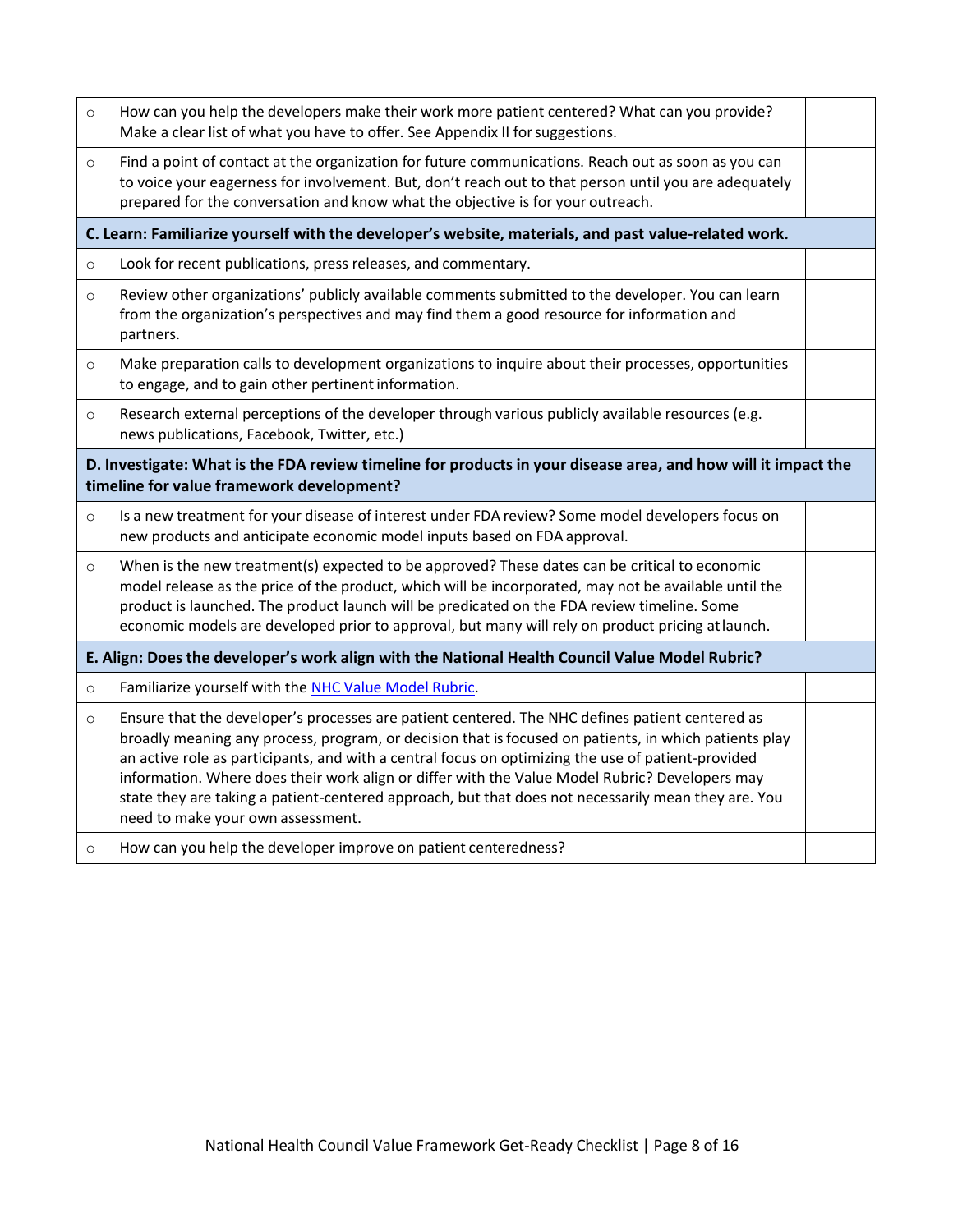## **Get-Ready Activity**

#### **Step 2. Decide Whether to Engage**

Engaging in value framework and economic model development, and value assessment processes can be resource intensive and time consuming. Your organization should carefully make a decision about whether to engage and to what extent, guided by need, urgency, resources, and capacity. If you choose not to engage, the consequences should be carefully considered.

#### **A. Articulate: Everyone involved should understand the issues.**

- $\circ$  Create a short paragraph on why this value work is important to your organization. Why should you engage?
- o Vet this paragraph with colleagues, your organization's Board of Directors, medical board, external research and clinical experts, and others who have relevant experience. As applicable, gain their feedback.
- o Define the resources your organization will commit to this activity and how frequently you will revisit this commitment.
- $\circ$  Communicate to your whole organization staff, leadership and constituents that you are taking this process seriously and want patients to be involved. Use various communications channels to state this such as your website, blog, e-news, print publication and social media. These channels can announce specific ways patients can participate.
- **B. Evaluate: Internally evaluate your organization's appetite for engagement.**
- o What are the overall goals of your organization? How do your organization's goals align with this issue? Would you consider engaging on value frameworks your role?
- o What resources do you need to engage? What resources do you have?
- $\circ$  Do you have the capacity to take this on? Do you need outside help? Outside help may include external research and clinical experts. Who else will be on the team? What does it take to get them up to speed?
- o Do you want to engage with this developer at this time, on thistopic?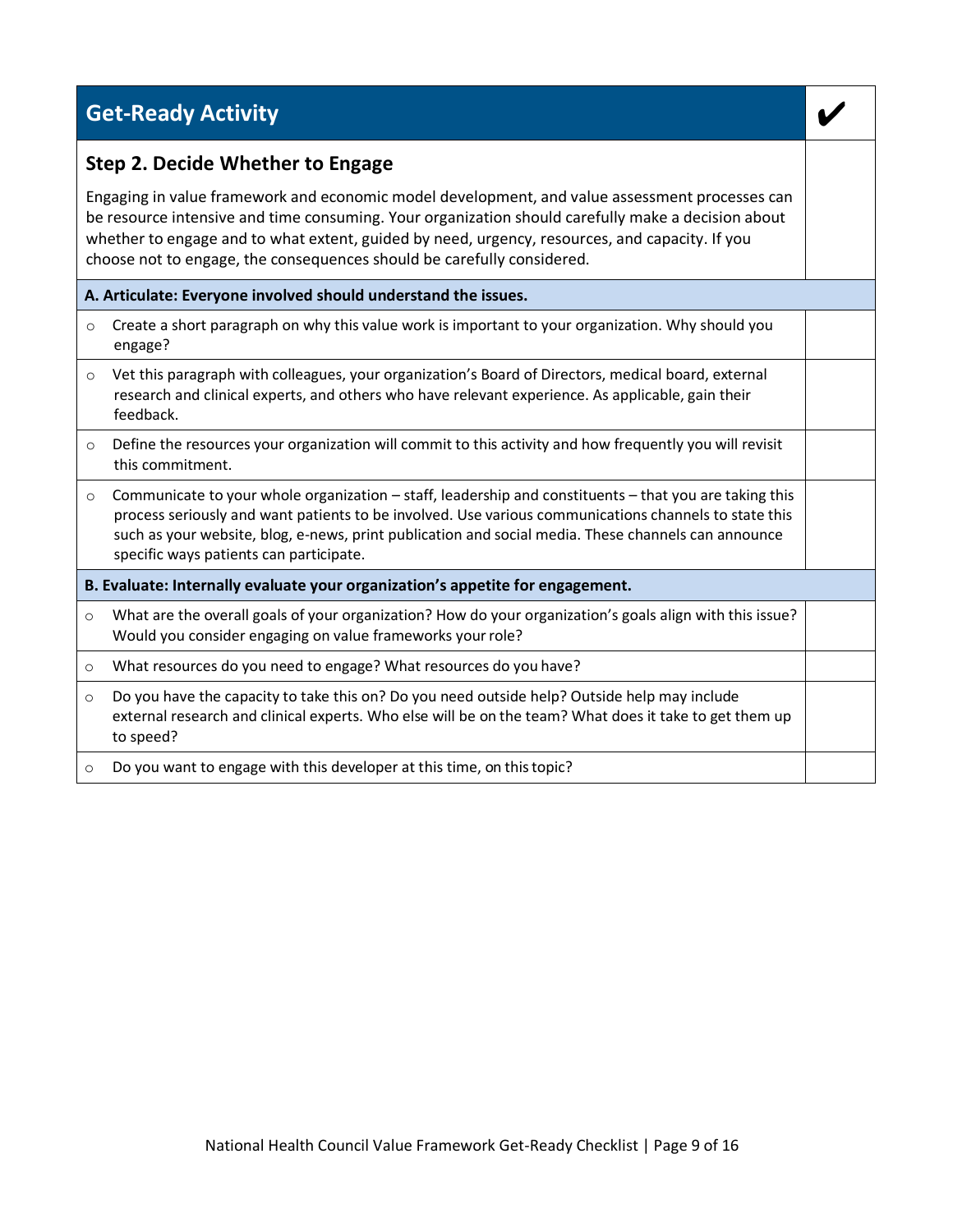|                                                                                                                     | <b>Get-Ready Activity</b>                                                                                                                                                                        |  |
|---------------------------------------------------------------------------------------------------------------------|--------------------------------------------------------------------------------------------------------------------------------------------------------------------------------------------------|--|
|                                                                                                                     | <b>Step 3. Consider Coalitions and Partnerships</b>                                                                                                                                              |  |
| When possible, engaging with key organizations and stakeholders can make this process easier and<br>more impactful. |                                                                                                                                                                                                  |  |
| A. Mobilize: Bring together relevant organizations and stakeholders                                                 |                                                                                                                                                                                                  |  |
| O                                                                                                                   | Reach out to provider groups, other patient groups, and other stakeholders in your field as well as<br>other groups in similar disease areas for their input.                                    |  |
| $\circ$                                                                                                             | Look for their comment letters, press releases, media quotes, and any articles.                                                                                                                  |  |
| $\circ$                                                                                                             | A united voice of like-minded individuals and groups is more powerful than a lone voice. You can also<br>work in a collaborative fashion to stress different things in a complementary approach. |  |
| $\circ$                                                                                                             | Develop strategies for how you might work together.                                                                                                                                              |  |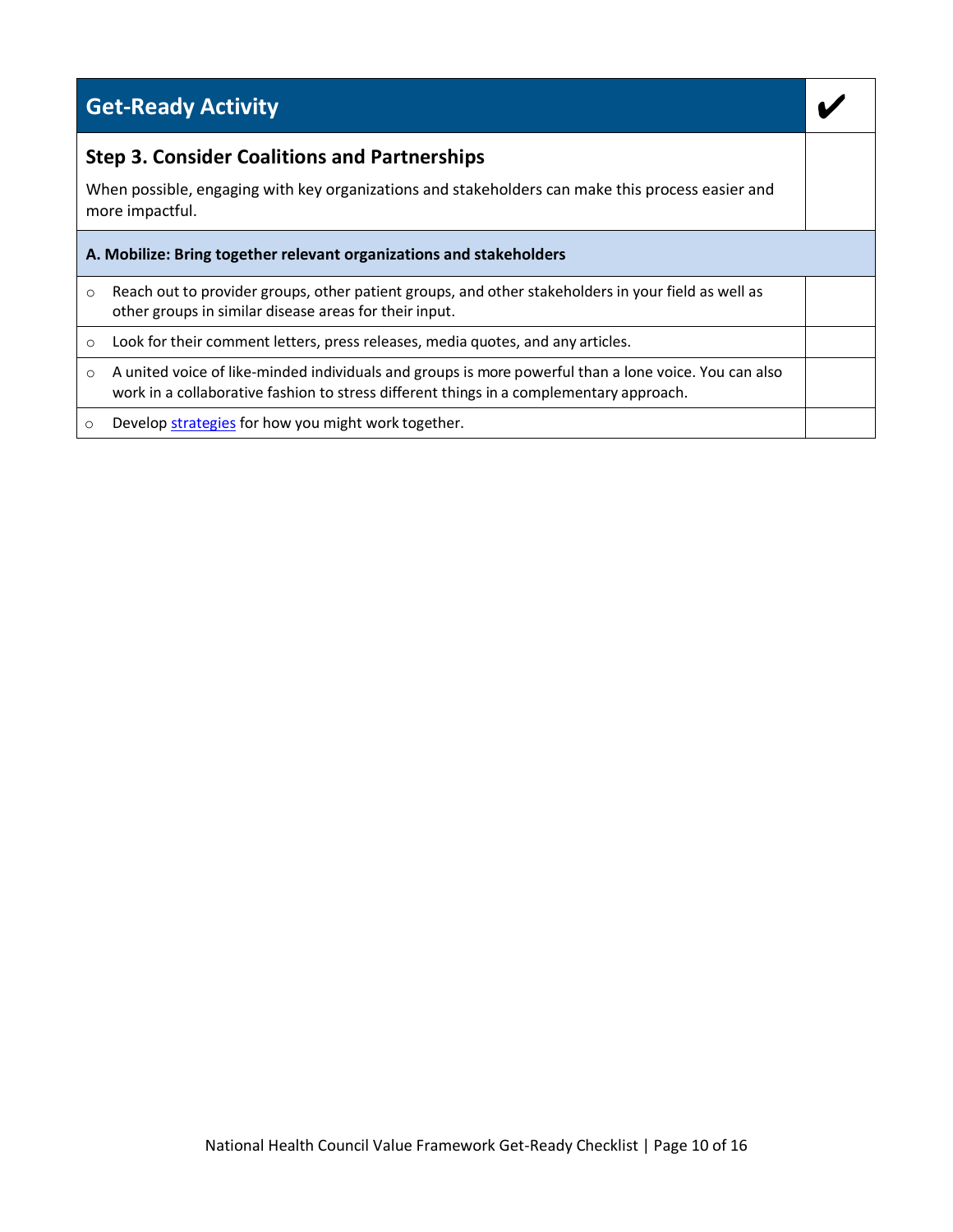## **Get-Ready Activity**

#### **Step 4. Refine Your Strategy**

Your organization's strategy(s), objective(s), and rationale should be established before you reach out to developers. They should be clear to all involved.

#### **A. Assemble: Your strategy is best substantiated with data and facts.**

- What do you have in-house that can inform a framework, model or assessment? Gather and organize the facts and figures you already have at your organization; keep them up-to-date and accessible. Data may not always be scientifically rigorous and results should not be misrepresented or exaggerated, simply factual.
- o Sources of data should be inclusive of patient experiences and narratives. This may include patient stories and experiences as well as survey or registry data, both published andunpublished.

#### **B. Gather: Information from your community is a key asset.**

- $\circ$  For data you do not yet have on hand, gather insights and information from your patient community.
- o Do you know your community's opinions, preferences, experiences, and views?
- $\circ$  Conduct interviews, focus groups, and surveys to gather the data that can inform the framework.

#### **C. Search: Fill gaps in data where you are able.**

- $\circ$  Your patient registry may have valuable data that can inform a framework or model. Tap that resource.
- $\circ$  Use external sources such as literature and web searches for other usefuldata.
- $\circ$  An FDA patient-focused drug development meeting and "Voice of the Patient" report may provide valuable data. Check the FDA website for those resources.
- **D. Consult: Experts can help you organize and understand the data.**
- $\circ$  Tap your organization's scientific committee early so they are alerted and ready when you need them.
- $\circ$  Consult with outside economic experts who may be familiar with your disease of interest.
- $\circ$  If you do not fully understand something, ask for help or obtain training.

#### **E. Articulate: State your intentions clearly.**

- $\circ$  Document your strategy(s), objective(s), and rationale with any data you can cite.
- o Be concise and clear.
- o Vet with appropriate parties (e.g., members, Board of Directors, partners, etc.).
- $\circ$  Be prepared to update your strategy as you gather new information. This will be an iterative process.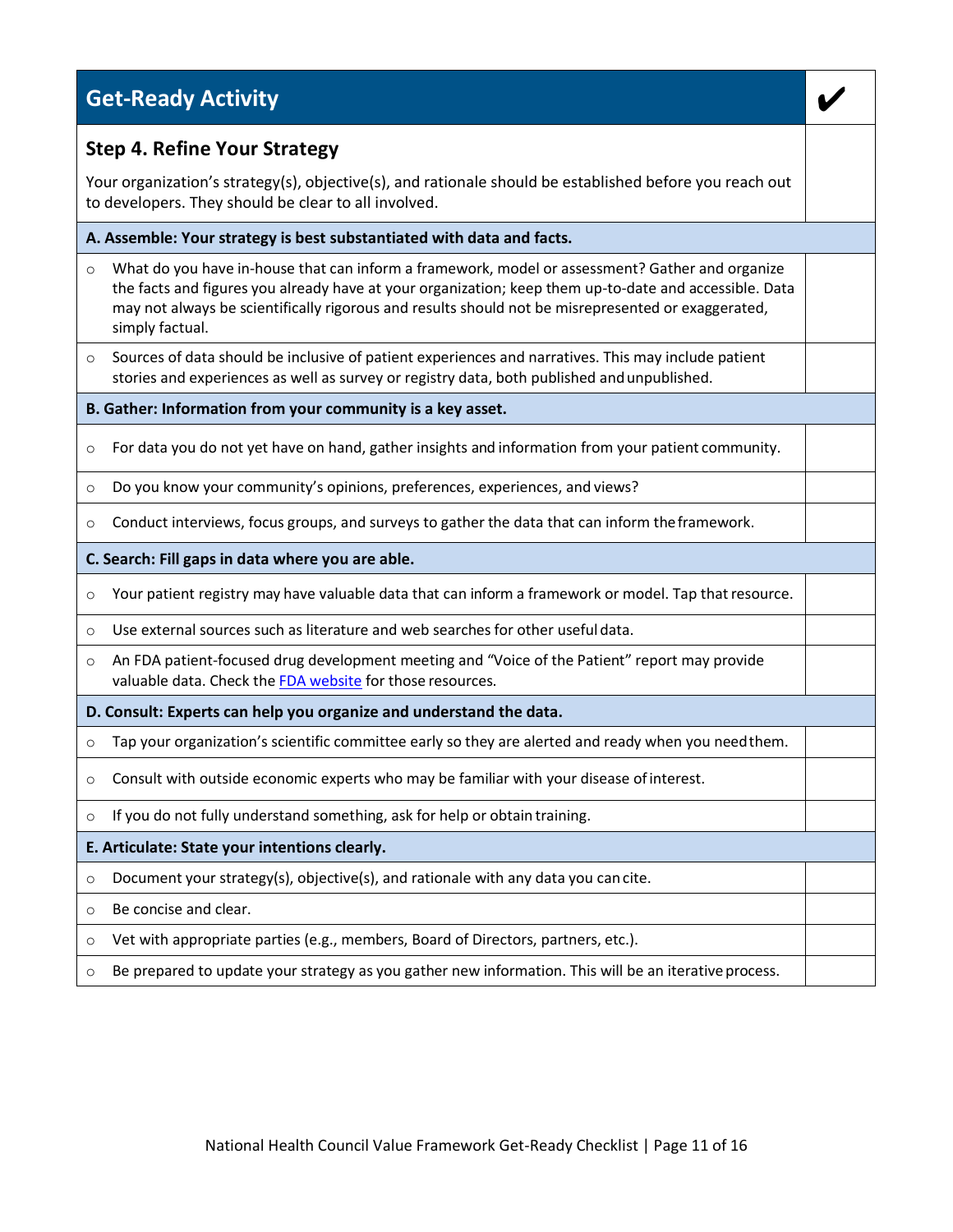| F. Re-evaluate                                                     |                                                                                                                                                                                                                                                  |  |
|--------------------------------------------------------------------|--------------------------------------------------------------------------------------------------------------------------------------------------------------------------------------------------------------------------------------------------|--|
| O                                                                  | Assess your strategy(s) and objective(s) as more information is gathered                                                                                                                                                                         |  |
| G. Message: Have your message ready to deliver.                    |                                                                                                                                                                                                                                                  |  |
| $\circ$                                                            | Prepare consistent messaging. Tailor messages appropriately for various audiences such as your<br>scientific committee, patient and families and developers.                                                                                     |  |
| $\circ$                                                            | Decide whether or not you want to engage with the media/press; what role you want the press to<br>play; and what you will put on your website about the topic.                                                                                   |  |
| H. Prepare: Be prepared for some negativity toward patient groups. |                                                                                                                                                                                                                                                  |  |
| $\circ$                                                            | Some framework developers are concerned about patient group bias. They may claim that patient<br>groups are:                                                                                                                                     |  |
|                                                                    | Too vested in finding treatments and vulnerable to accepting treatments that don't work;                                                                                                                                                         |  |
|                                                                    | Too emotional and can't see/accept the facts; or                                                                                                                                                                                                 |  |
|                                                                    | Being used or influenced by industry to serve as their advocate.                                                                                                                                                                                 |  |
| $\circ$                                                            | Be prepared for these views. Be able to clearly explain your organization's funding model and the<br>policies you have in place to avoid conflict of interest, including certification through the NHC<br><b>Standards of Excellence Program</b> |  |
| $\circ$                                                            | There is no need to defend being pro-patient and pro-treatments for your constituency. However, be<br>armed with data and present your expertise. Rely on more than your passion.                                                                |  |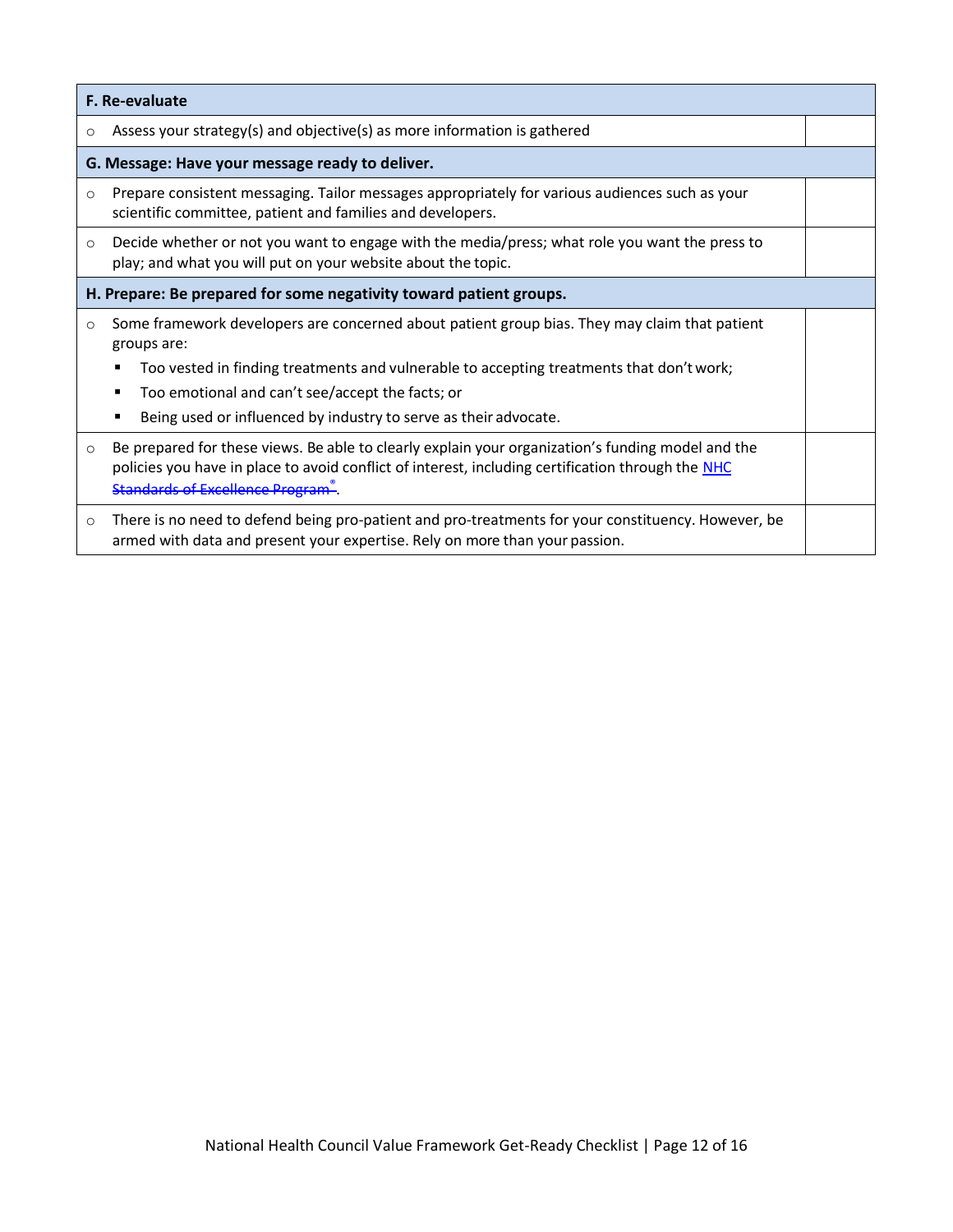## **Get-Ready Activity** *CONSIDERATION ACTIVITY CONSIDERATION ACTIVITY*

#### **Step 5: Engage with Developers**

Strive for partnership. Expect to be treated like a partner and behave like a partner. This can take time.

|         | A. Approaching a developer: Have a game plan mapped out.                                                                                                                                                                                                                                                                                                                                                                                                           |  |  |
|---------|--------------------------------------------------------------------------------------------------------------------------------------------------------------------------------------------------------------------------------------------------------------------------------------------------------------------------------------------------------------------------------------------------------------------------------------------------------------------|--|--|
| $\circ$ | Reach out to the contact you have identified at the developer organization(s) with a letter of<br>introduction describing your organization and its mission. Send the letter by email and mail. Or, reach<br>out to a contact person you may have met or have already contacted for information.                                                                                                                                                                   |  |  |
| $\circ$ | Explain that you would like to introduce yourself and state your objective(s) (e.g., you want to become<br>more engaged in their framework development activities).                                                                                                                                                                                                                                                                                                |  |  |
| $\circ$ | Outline briefly your expertise and what you have to offer (e.g., knowledgeable individuals in your<br>membership about the disease of interest, a list of the leading clinicians in the country with expertise<br>about the disease, or a disease registry of patient-reported outcome data).                                                                                                                                                                      |  |  |
| $\circ$ | Stress the uniqueness of the disease or issues the developer might not be familiar with that you want<br>them to know about as they begin their review. Emphasize things like heterogeneity of the disease,<br>that all patients don't experience the disease the same way, don't respond the same way to<br>treatments, etc. Stress that medical literature can't tell them everything they need to know about your<br>community, its needs, and treatment hopes. |  |  |
| $\circ$ | Follow up to arrange an appointment to speak. Request a one-hour call or meeting, but settle for a<br>shorter time if one hour is not available in the reasonable future. You may need to call several times to<br>make the appointment. Don't be discouraged.                                                                                                                                                                                                     |  |  |
| $\circ$ | Take every opportunity possible to introduce yourself and your organization to the staff at the<br>development organization. Introduce yourself at public meetings and express your desire to partner.                                                                                                                                                                                                                                                             |  |  |
|         | B. Objective(s): Define your objectives for the conversation.                                                                                                                                                                                                                                                                                                                                                                                                      |  |  |
| $\circ$ | What are your objectives for the conversation? What do you want to achieve? These should be written<br>down to help you maintain focus. Over time, you will have different objectives for different<br>conversations. For example, on telephone call #1: Introduction, establish your organization's<br>credibility, share your expertise, encourage interaction with your medical experts, or offer to arrange                                                    |  |  |

discussions with patients. Get them to understand why they need to engage with you. On telephone call #2: Discuss scientific challenges with the review they plan to do; get them to understand the value in talking with patients directly; share data and scientific information about your community that they might not have access to.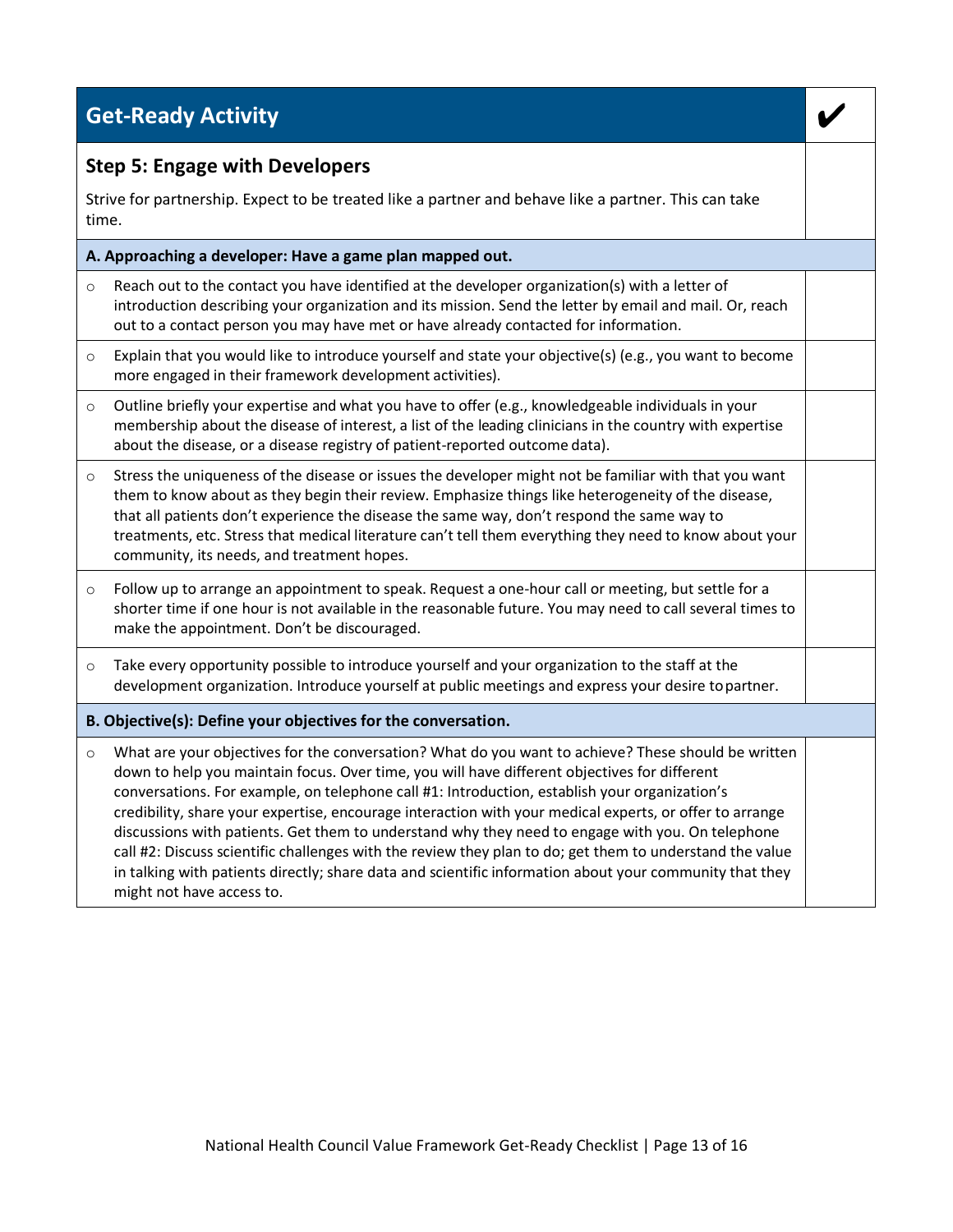## o **Be conservative and reasonable in your expectations. Possible objectives couldbe:** ■ Introductions ■ Express interest in engagement ■ Gather information on how to engage ■ Offer data you have ■ Establish points of contact ■ Set up future calls and interactions ■ Nominate yourself or a member to be on an advisory committee ■ Suggest changes to the research question ■ Suggest changes to the data or assumptions ■ Point out areas of controversy for the project ■ Describe challenges they may encounter ■ Propose solutions to those challenges ■ Suggest patient-centered approaches  $\circ$  Don't expect to get everything you ask for right away. Let the developer know you are committed to a true partnership and are in it for the long haul. **C. Communication with Developers:** o Establish clear avenues of communication and a good working relationship with the contact person you identify to help you gain entry. They need to know who your lead is and who you have access to; you should request the same on their end. o Avoid negativity. Don't be on the attack. Be a good partner and approach the discussions assuch. o Stress your mission and willingness to engage.  $\circ$  Rehearse what you will say to keep yourself on track and raise your comfort level. Be concise and direct. Lack of preparation might convey lack of expertise or commitment, and could undermine trust. o Document conversations to ensure transparency.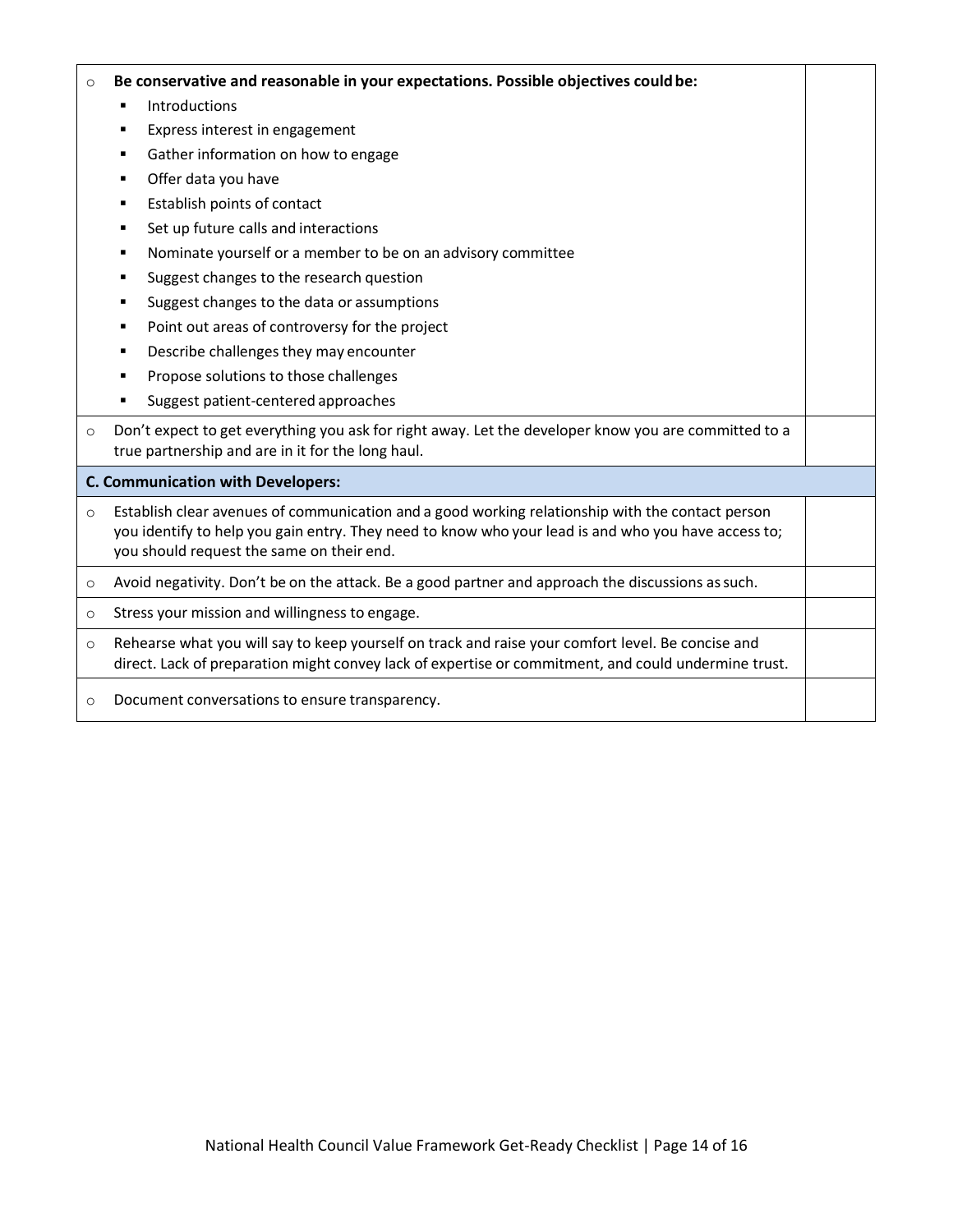|          | <b>Get-Ready Activity</b>                                                                                                                                              |  |
|----------|------------------------------------------------------------------------------------------------------------------------------------------------------------------------|--|
|          | <b>Step 6: Follow Through</b>                                                                                                                                          |  |
|          | Build on your initial outreach. Keep the line of communications open.                                                                                                  |  |
|          | A. Follow-up: Demonstrate your continued commitment.                                                                                                                   |  |
| $\circ$  | Send a note of thanks that includes important points from the conversation and the next steps<br>committed to by both parties.                                         |  |
| $\circ$  | Continue to send letters or emails to the organization with information, encouragement when<br>appropriate, and to repeat your asks as needed.                         |  |
| $\circ$  | Prepare well-thought-out comments when there are public comment periods.                                                                                               |  |
|          | B. Visibility: Use every opportunity to be viewed as an important stakeholder.                                                                                         |  |
| $\Omega$ | Make note of every publicly available comment period and opportunities for engagement with value<br>framework developers.                                              |  |
| $\circ$  | Plan your schedule accordingly and plan to attend all meetings in person to strengthen your presence.                                                                  |  |
| $\circ$  | Speak to the media to convey your message. But do this as planned and on your terms.                                                                                   |  |
| $\Omega$ | Advocate when and where needed.                                                                                                                                        |  |
|          | C. Communication: Keep your constituents informed.                                                                                                                     |  |
| $\circ$  | Keep your members, stakeholders, and other constituents informed along the way.                                                                                        |  |
| O        | Inform and active your patient community as needed, especially when you need volunteers.                                                                               |  |
|          | D. Reliability: Commit for the long haul.                                                                                                                              |  |
| $\Omega$ | Dedicate the time and resources to fulfilling any commitments you have made to the developer (e.g.,<br>serving on a committee, writing a review, providing data, etc.) |  |

Should you have any questions about using this guide, please do not hesitate to contact the National Health 148 Council at [202-785-3910, info@nhcouncil.org](mailto:202-785-3910%2Cinfo@nhcouncil.org)**.**